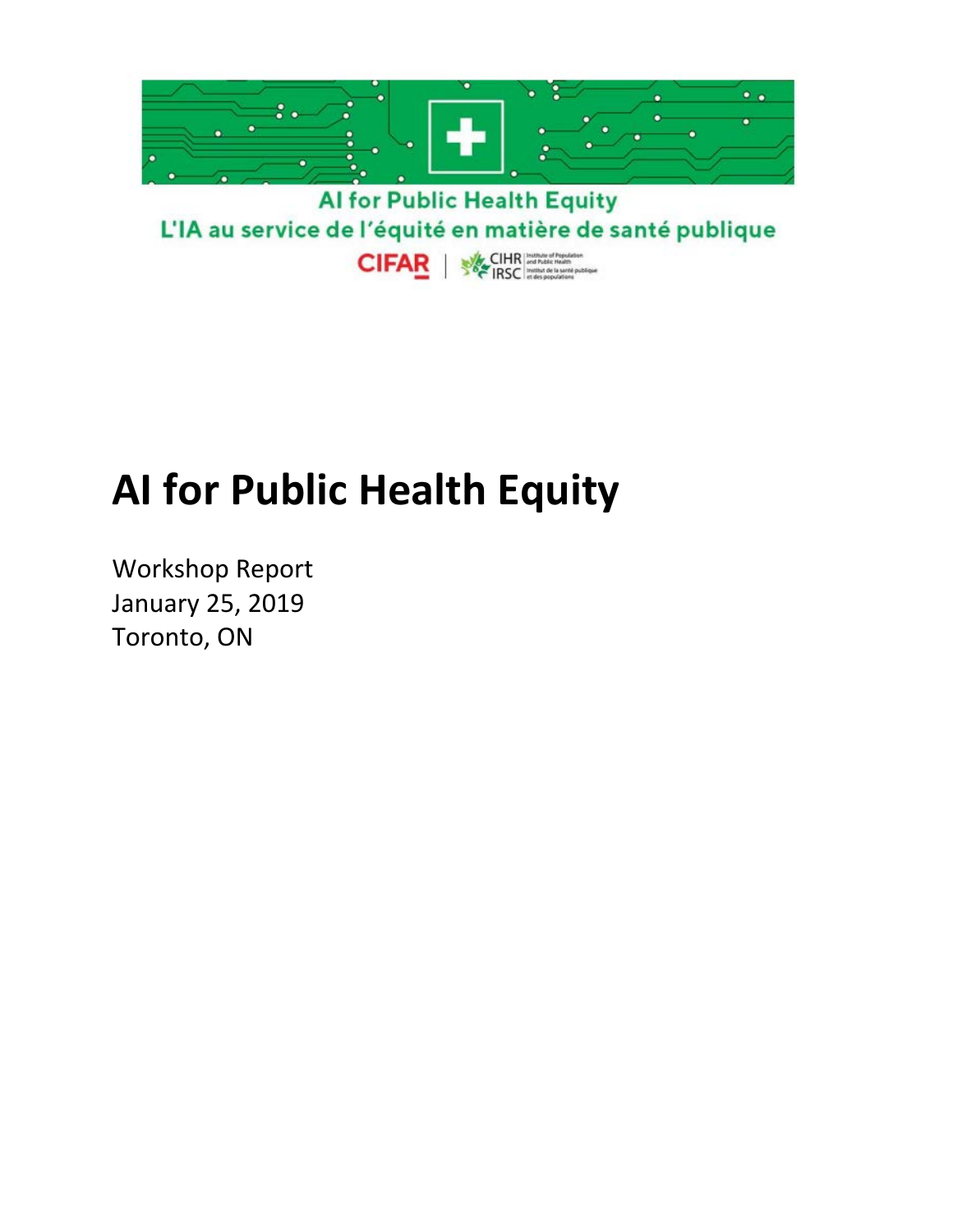

### **Background**

The application of artificial intelligence (AI) and machine learning (ML) in population and public health (PPH) research is an emerging area of research, and outcomes of research at the intersection of these fields could have numerous potential impacts on Canadian society. Health equity is defined as "all people can reach their full health potential and should not be disadvantaged from attaining it because of their race, ethnicity, gender, age, social class, language and minority status, socio-economic status, or other socially determined circumstance" (Institute of Population and Public Health (IPPH), 2015) and is a central tenet in the PPH field. Yet the implications of AI and ML technologies on health equity in PPH research remain relatively unexplored. It is critical that PPH researchers be active in understanding how AI approaches used in research could contribute to, or exacerbate, inequities in society, and to explore opportunities where AI approaches could be used to address or improve health equity.

The Canadian Institutes of Health Research's Institute of Population and Public Health (CIHR-IPPH) and CIFAR partnered together in 2018 to explore opportunities to collaboratively promote and support research using AI and ML approaches to address PPH challenges *[\(report can be found here\)](http://www.cihr-irsc.gc.ca/e/51018.html).* One of the recommended next steps of the 2018 workshop was to convene a workshop focused on AI and health equity. In support of this next step, and aligning wit[h CIFAR's](https://www.cifar.ca/ai/pan-canadian-artificial-intelligence-strategy) *[Pan-Canadian Artificial Intelligence Strategy](https://www.cifar.ca/ai/pan-canadian-artificial-intelligence-strategy)* and CIHR-IPPH's [Equitable AI Initiative,](http://www.cihr-irsc.gc.ca/e/51204.html) the two organizations jointly designed and delivered an interdisciplinary workshop on *AI for Public Health Equity* in Toronto on January 25, 2019.

The workshop brought together 24 interdisciplinary researchers with expertise in areas including: public health, AI, ML, biostatistics, epidemiology, computer sciences, population health, clinical sciences, ethics, health services research, engineering, psychology/cognitive science, surveillance, and exposure science. The objectives of the one-day workshop were to:

- Catalyze linkages and interactions between interdisciplinary researchers to generate cross disciplinary collaborations and learn how such networks can be supported
- Create space for understanding how health equity can be influenced by fairness, accountability and transparency of AI approaches in public health research including identifying issues, risks and opportunities; and
- Mobilize the development of key opportunities for action (ex. grant proposals, reports, convening) in this innovative field

Below is a high-level overview of the key themes and recommendations from the workshop reflecting discussions and comments shared by workshop participants. Please note: this report reflects discussions arising from the workshop and should not be taken as an official endorsement by CIHR-IPPH or CIFAR on any of the recommendations.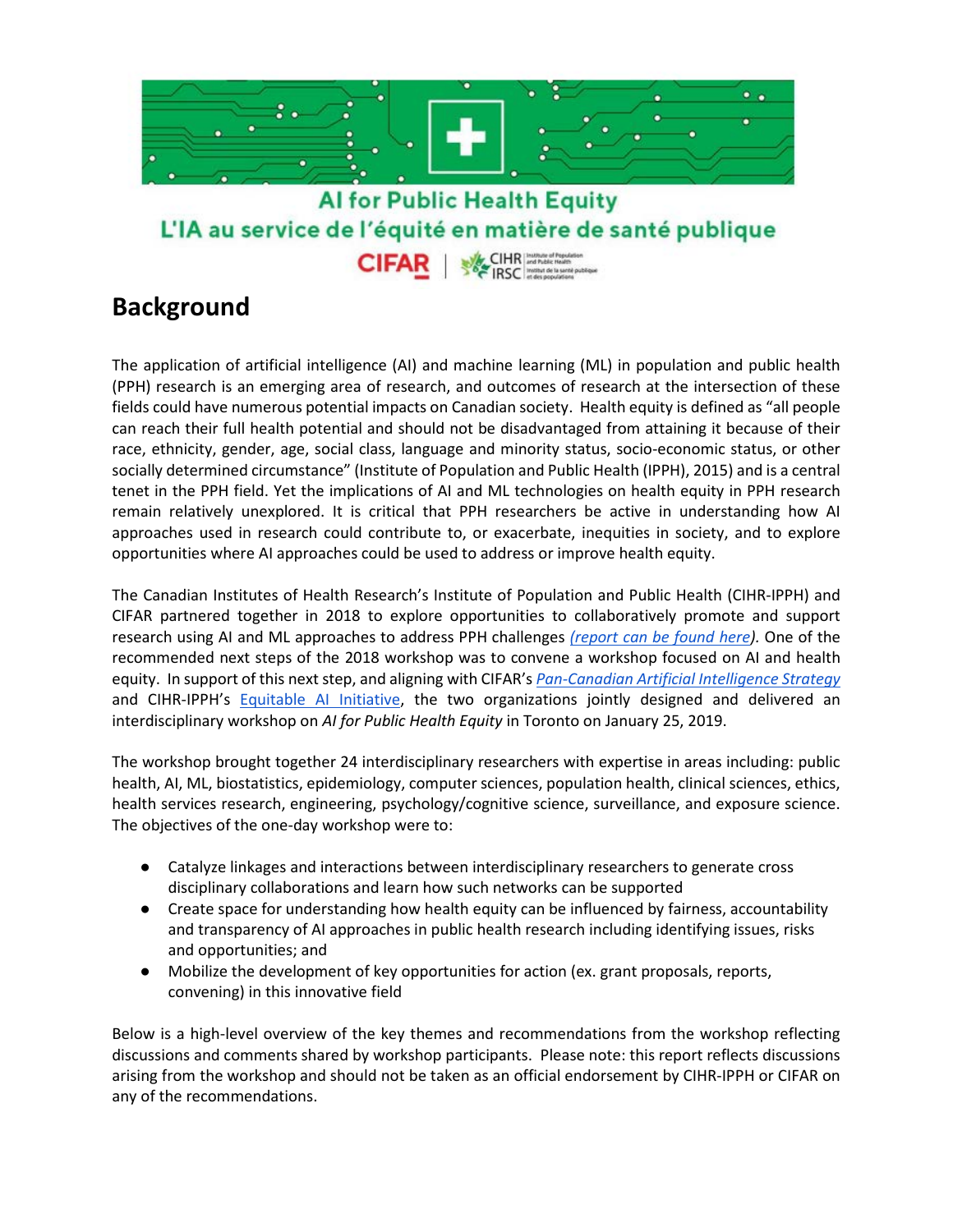

### **Key Themes and Recommendations**

### **How do we maximize inclusion in data used for research?**

**Background:** Recent advances in AI and ML could lead to improved personalized health by analyzing patient data and being able to account for small individual differences in patients. However, machine learning algorithms often use test datasets that do not include underrepresented populations (e.g. racialized groups, Indigenous communities, gender, LGBTQ+, etc.) and currently, many ML researchers do not assess how their ML models may work when deployed across different populations. This critical shortcoming could have serious consequences for specific populations.

The data pipeline, which consists of a set of steps that involve successive processing of datasets (such as hygiene, conditioning, processing) can also lead to the removal of outliers in the data, and this can contribute to data gaps leading to a lack of representative data. This discussion prompted the question: how do we process data and maximize inclusion in a more equitable way that prevents the removal of outliers?

#### **Recommendations/Actions/Next Steps.**

**Calibrate models with a "lawn mower of justice" (term coined by Dr. Jutta Treviranus) perspective**: Begin by asking the question "who will this model work for?" from the very start, and take an equitydriven lens when building datasets by prioritizing vulnerable populations first when calibrating/testing models. When developing algorithms, AI & ML researchers should consider outliers and individuals from underrepresented populations by adopting a "lawn mower of justice" approach which attempts to increase the influence of outlier and non-common voices by limiting the weight we put on data from the most represented groups (i.e. set a maximum number of data points that can be analyzed from any one group). With this, understand the importance of "small, thick data" and how to leverage this when using AI approaches for public health research. Researchers should engage ethicists, people with lived experiences, and communities affected by research in developing AI tools from the beginning/design stages.

**Encourage open datasets and repositories**: Institutions and funding agencies should allow for and encourage use and sharing of open datasets/repositories and open-source resources. The research community should work to curate and include subsets of standardized reference datasets in public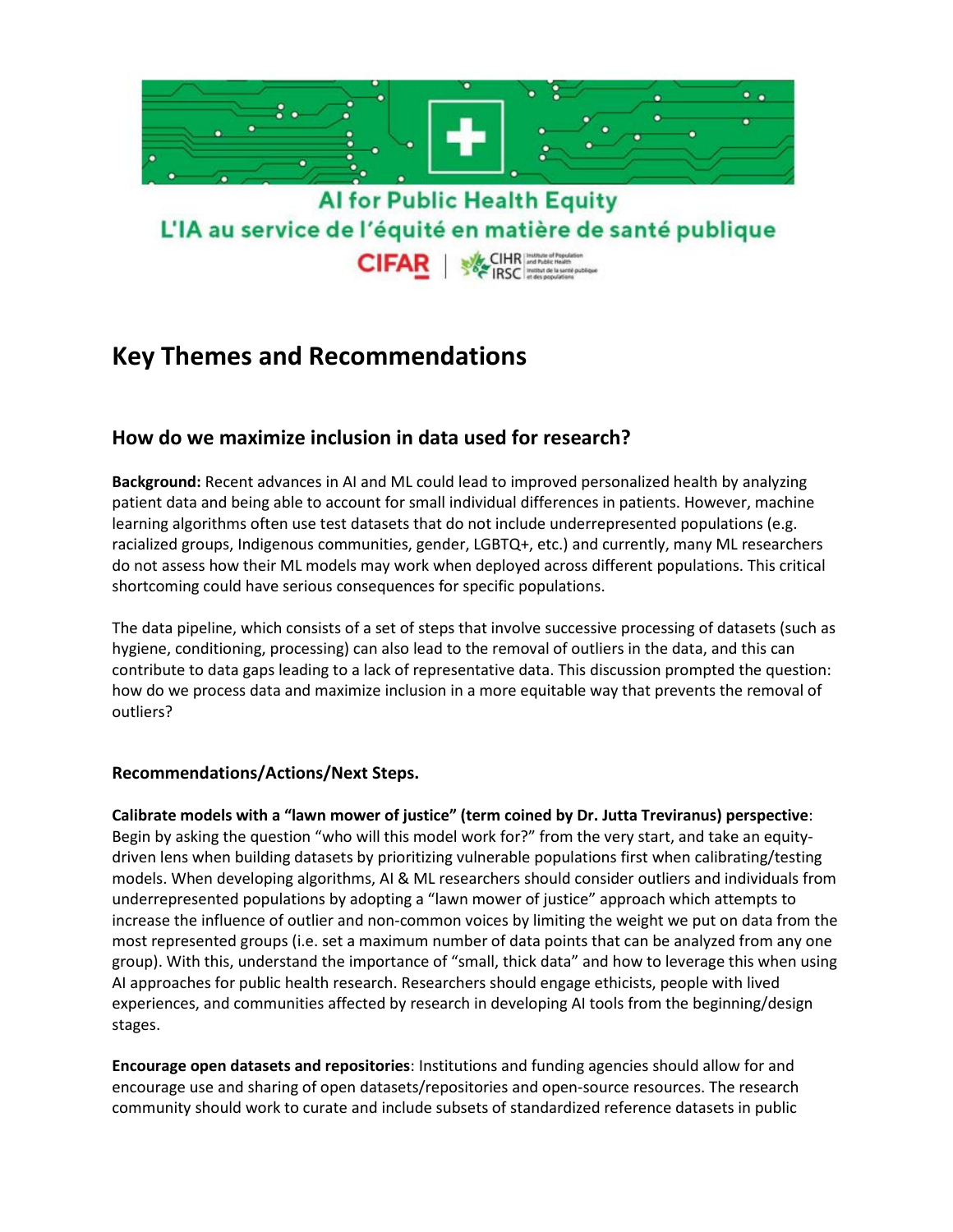

 health that could act as demonstration datasets for open use, given appropriate levels of access. Data storage should also be facilitated in a usable format so that large representative datasets can be stored and used efficiently.

**Transparency in the data pipeline**: Transparency in data pipelines is crucial, and data processing needs to be done in a more equitable way to prevent the removal of outliers.

**Dedicate supplemental research funding to promote inclusion in the research process**: One proposed funding mechanism supported strongly by workshop participants is to provide researchers with extra funds or research supplements to maximize inclusion of vulnerable and under-represented groups, like NSERC's [Northern Research Supplements Program.](http://www.nserc-crsng.gc.ca/Professors-Professeurs/Grants-Subs/DGNRS-SDSRN_eng.asp) For example, funding agencies could provide supplemental funds for research projects to include and maintain relationships with under-represented and vulnerable communities.

### **In order to prevent and mitigate biases using AI, context matters.**

**Background:** Bias, or unfair prejudices against people in a given population, are prevalent in society and the field of public health is no exception. Biases in health data mirror biases that are often seen in society and thus are inherently a part of the health setting. Being excluded from the data from the very beginning and from the training models can lead to being excluded from benefits of the research, leading to increased inequity. In an ideal world, algorithms would have a vast set of data points in order to create representative ML models. However, most researchers tend to work with the datasets available to them which can be biased. Specific populations such as those of a certain gender or race may be at a disadvantage in terms of receiving the health support that they need and even in how their data is collected, if at all.

Bias in the design of AI models can be both intentional, such as building models with the goal of costsaving), or unintentional, reflecting the implicit biases of those creating the models. Predictors using AI can tell you what is happening, but not **why** it is happening and thus there is limited context provided in research using AI approaches to support explainability and causality. There is a deeper structural issue with the potential for AI to further amplify existing biases and eliminate outliers.

#### **Recommendations/Actions/Next Steps.**

**Address the understanding and collection of race-based data in Canada**: Racial discrimination in Canada is manifesting in the data we have and continue to collect. We need to better understand racebased data, the definitions of these variables in research and how to collect this data in Canadian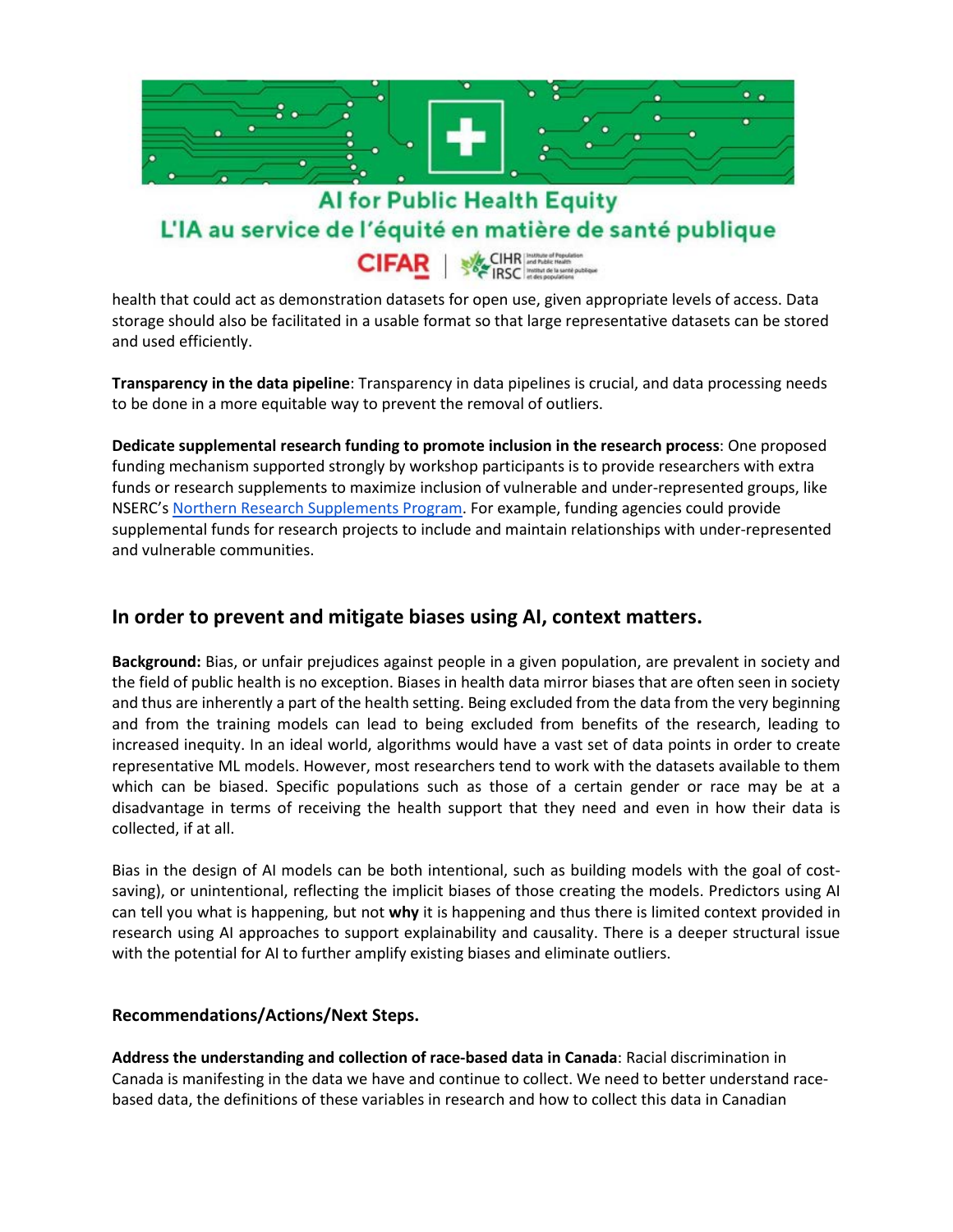

misinterpreted variables.

**Use stratified modelling for predictive analyses**: Research using ML is often reported in aggregates to optimize models, but is not balanced with specific types to ensure justice for sub-groups of populations. To promote balance when using AI and ML for public health research, integrate complexities in analyses by stratifying risks and variables to help better understand predictive analyses in context. Epidemiology has a long history of attempting to address these data limitations and biases through a variety of methodological approaches. The field of ML research could benefit from incorporating and adapting some of these approaches.

**Actively communicate limits** of the data collected, and the limits of inferences made, to further understanding of what underlying algorithms and AI models used in research are based on. Post-hoc balancing (insights) can be used to help interpret recommendations from machine learning and AI technologies.

### **How can we use AI to amplify voices of communities routinely pushed to the outset?**

**Background**: AI has the potential to illuminate blind spots that we currently cannot see or that we know exist, but are not sure how to name. Data derived from more widely accessible tools like smartphones may allow greater representation from previously under-represented populations , and can contribute to increased inclusion in research using AI.

Could public health researchers take a **bottom-up approach** to data analysis using AI compared to usual research methods, such as nonparametric pattern recognition? If we take this approach, this could allow researchers to not impose assumptions, and prevent reinforcing privileges for the majority who are most often included and represented in the data.

**Using AI can strengthen sensemaking for public health equity**. A case study described by Dr. Dan Lizotte illustrated how an interdisciplinary group of computer scientists, public health practitioners and geographers can come together to support municipal public health services to understand who is most at risk among substance users through social media. The project involves the use of AI through archetype-based searches that help to filter social media data and identify those who may be at risk. Archetypes of those most at risk then serve as reference points to better understand who is at risk. This research highlights the potential for AI to support research to make sense of information that will help share and amplify voices of communities that may otherwise be invisible to public health services. Questions to consider for sensemaking using AI include: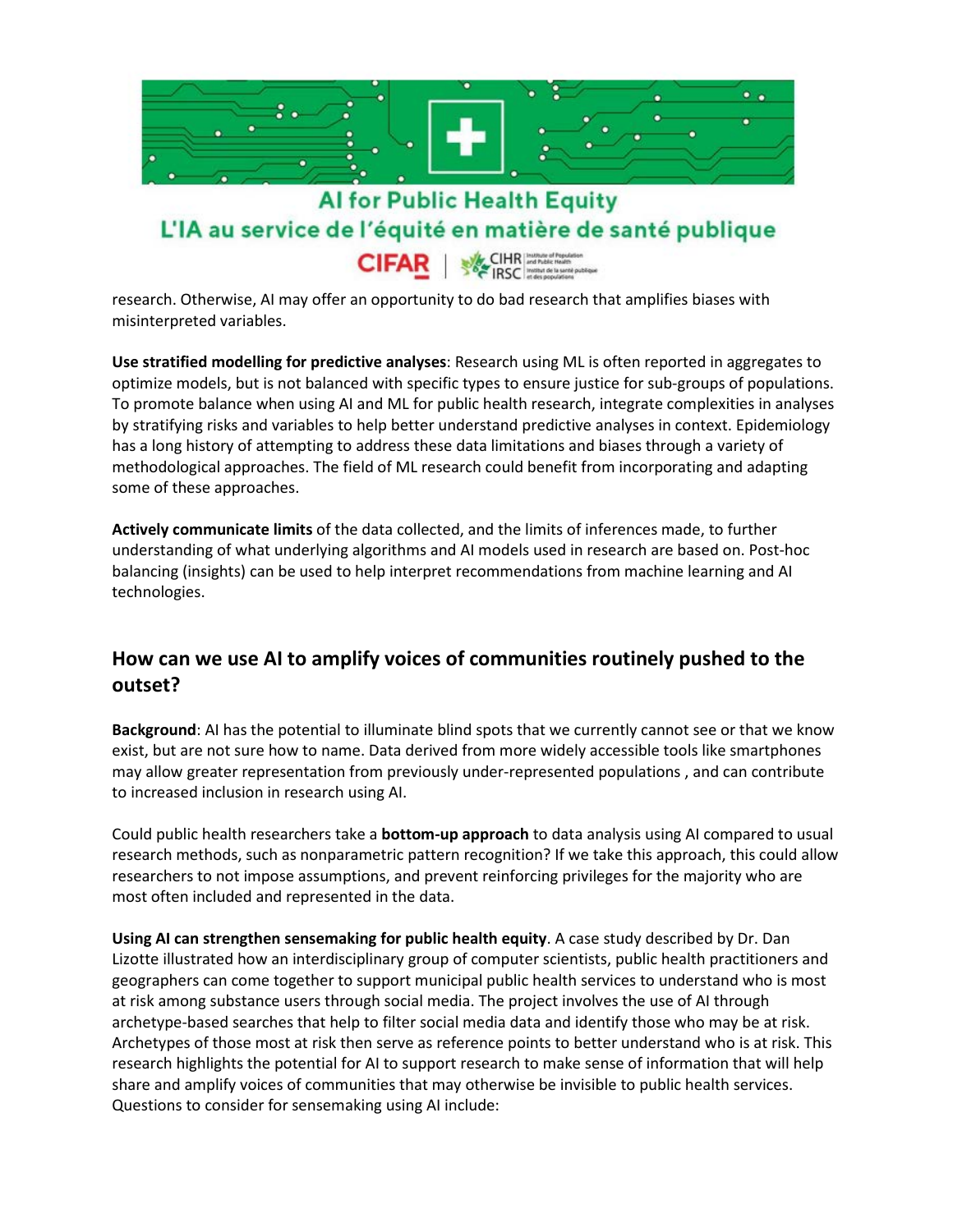

L'IA au service de l'équité en matière de santé publique

- CIHR Holland Property **CIFAR**
- What are the best AI and visual analytic methods to help identify those at risk?
- How can we actively include marginalized groups to participate in sensemaking research and tell their own stories?

### **Recommendations/Actions/Next Steps.**

**Research on societal impacts of AI is needed**: Findings on the societal impacts of AI should be shared with communities directly to gather feedback. An example that is currently underway is the Observatory on the Societal Impacts of Artificial Intelligence and Digital Technologies, funded by Fonds de Recherche du Québec (FRQ) and based at Université Laval. The observatory and other research done on societal impacts should enable understanding of the consequences of these investments, and address uncertainties that arise as a result of AI.

**Explore AI for storytelling**: The current application of AI tools such as archetyping to make sense of social media data to support public health initiatives for populations at risk prompted discussion about the opioid public health emergency in BC. Stigma is a significant barrier to seeking health supports for substance users, and sensemaking research using AI could help share stories to inform anti-stigma campaigns and increase awareness about harm reduction and supervised injection sites.

**Advocacy needed for equitable NLP for public health**: Better understanding and investment on how natural language processing (NLP) can be leveraged as a speech recognition tool for public health is needed, particularly for communities who are underserved and at the margins. If systems using NLP are not trained for and with communities, such as immigrants or refugees who don't speak English, or Francophone communities, then entire populations will be excluded. Design of NLP systems relies largely upon commercial investment and development, and are often designed inadequately, which has major consequences for health equity as populations will be excluded from the data and therefore will not be able to access services as a result. Information used to design NLP systems should be brought to communities directly, and communities should be actively engaged in the design of these systems. Inclusive design frameworks (like [AI Commons\)](https://www.aicommons.com/) can help to address the need and make a case for investment in NLP for public health.

### **Research using AI should actively encourage reflexivity of biases.**

**Background:** Reflexivity and detailed understanding of bias is not always reflected or outlined in limitation sections of AI papers, including in studies focused on ML used to deploy models. Training of bias and fairness is necessary in curricula, especially for AI/ML and computer science disciplines. It was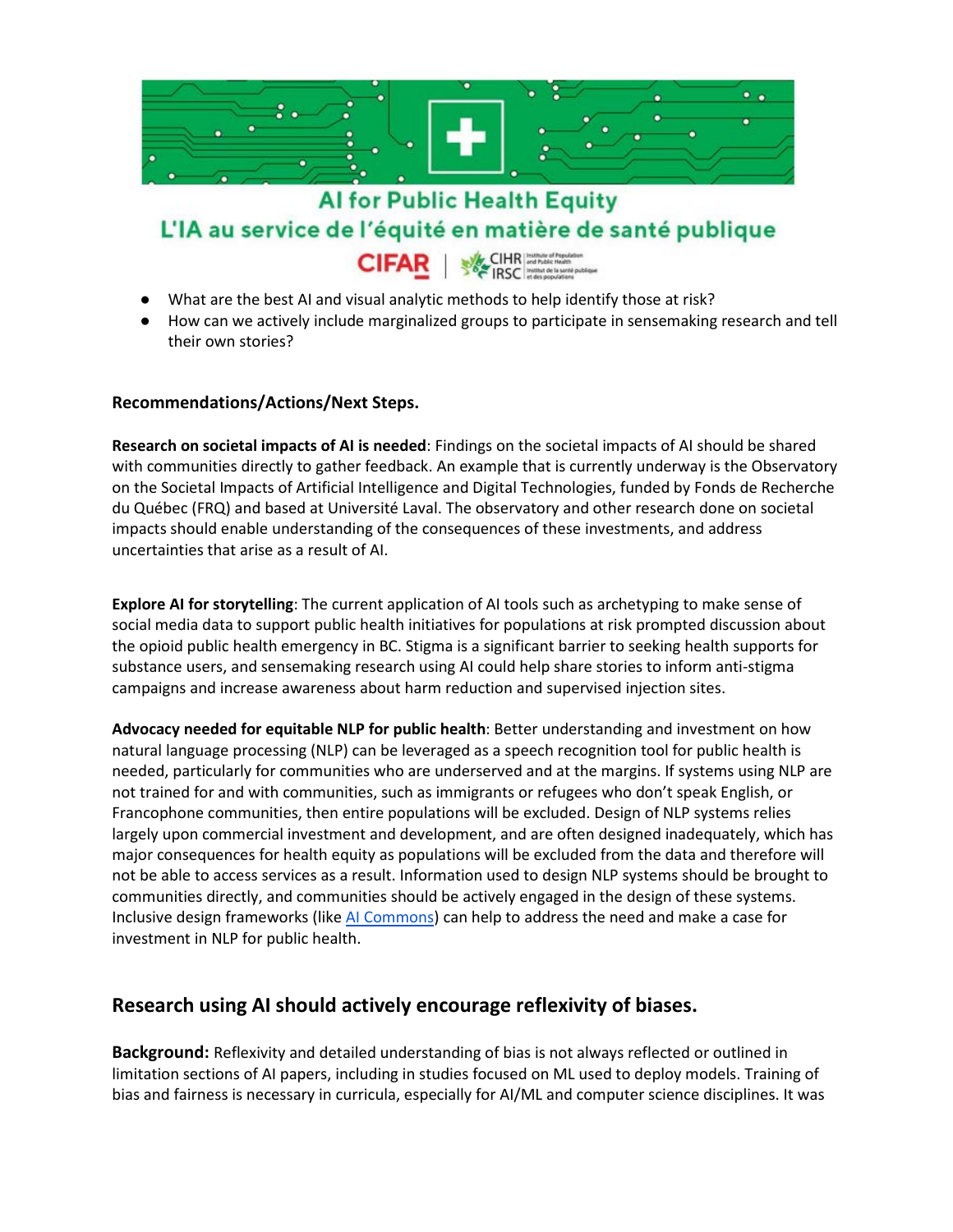

### L'IA au service de l'équité en matière de santé publique CIHR and Public Health **CIFAR**

 noted that "if you teach cross-validation, you have to teach confounding." This is recommended not only for trainees, but also for continuing education to support researchers currently doing this work. Resources suggested to encourage reflexivity and understanding bias in public health research using AI include the [TRIPOD Statement,](https://www.equator-network.org/reporting-guidelines/tripod-statement/) and the [Draft Ethics Guidelines for Trustworthy AI](https://ec.europa.eu/digital-single-market/en/news/draft-ethics-guidelines-trustworthy-ai) which is a European Union working document.

#### **Recommendations/Actions/Next Steps.**

**Integrate bias/FAT ML into training**: Further training is needed on transparency, explainability, causality, uncertainty and unintended consequences. Promote the integration of training on bias and equity for AI and computer science researchers and trainees. Support continuing education for health professionals to increase awareness of the methods that are used. This can allow health professionals to understand that the methods are not simply black boxes and help them better appreciate how the methods work.

**Adopt an open science attitude**: Utilize the attitude of open science to encourage the use of equitybased frameworks for public health research using AI. As a collective, generate a consensus statement on the nature of research that can be done for public health using AI (see as an exampl[e CONSORT\)](http://www.consort-statement.org/), and build in guidelines for publishing research and updated ethical guidelines of inclusion of marginalized populations in the outcomes of the research.

**Communicate limitations and practice reflexivity**: Actively describe the limits of data collected, and analyses and inferences made in the research. Make sure team members can communicate this effectively when sharing research findings and exchanging knowledge with stakeholders. To support transparency, convey uncertainties from the outset by drawing on concepts in public health that deal with uncertainties in research.

**Equity in the research enterprise**: Systemic obstacles to facilitate AI research for public health equity were outlined throughout the workshop. It was recommended that a potential research idea would be to do a study on what the barriers to equity are within the research enterprise, from tenure and promotion, to publishing and research funding systems. This research can help encourage critical selfreflection in the field, and in the long-term, help to support research for public health equity.

### **How can we encourage interdisciplinary research and collaboration?**

**Background:** Public health has a wealth of expertise to offer to computer science and AI disciplines, particularly when it comes to understanding of bias and confounding. To prevent further silos being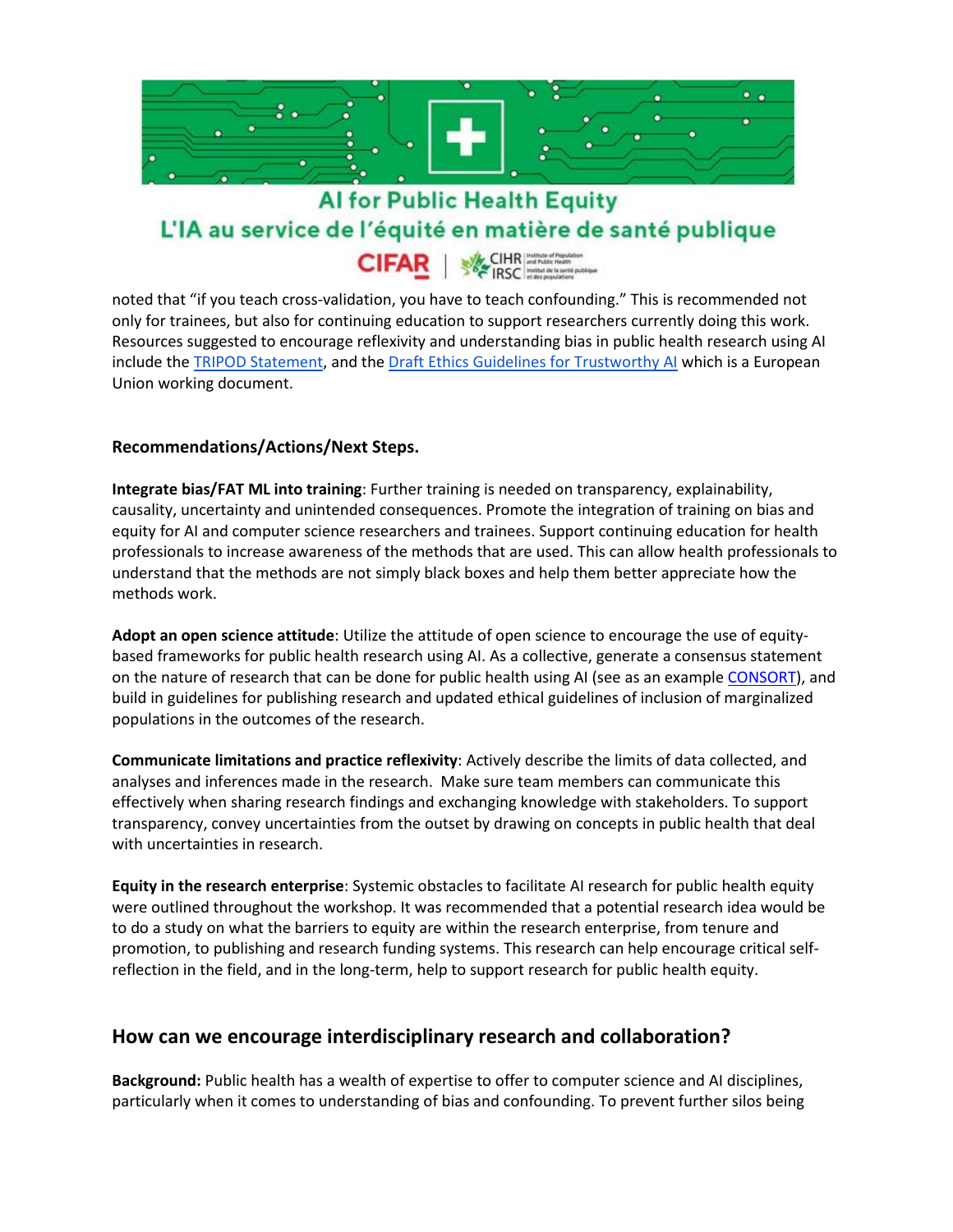

### L'IA au service de l'équité en matière de santé publique

CIHR and Public Health **CIFAR** 

 developed, it is recommended to teach AI and public health groups together to promote interdisciplinarity. The question remains on what is the best model to facilitate this? Graduate degrees, workshops, continuing professional development, and summer institutes were all raised as examples of ways to improve interdisciplinary training and collaboration.

To address bias in data and design of AI tools, interdisciplinary training can facilitate opportunities for AI researchers and trainees to be exposed to learning about bias, confounding and equity. Interdisciplinarity should not be limited to training however; diversifying research and practice teams to promote complementarity and balance can help to shed light on existing blind spots. Interdisciplinary collaboration takes time, and recognition of the tenure of research is needed by funding agencies for researchers to do interdisciplinary work well.

#### **Recommendations/Actions/Next Steps.**

**Frame equity as the solution**: To engage in interdisciplinary collaboration with AI and ML researchers, public health should frame equity as a solution, so that once this perspective is adopted, determinants for health equity cannot be ignored.

**Fund by "starting at the edge vs. at the middle"**: Start at the edge, and create a **targeted call** that would explicitly exclude islands of existing excellence and people who have received funding in order to amplify other voices, such as community health organizations and groups traditionally considered "knowledge users." Continue to release funding like the New Frontiers grants which are **tri-council** in nature and support transformative and high-risk research that foster interdisciplinary collaboration. With this type of funding, it is recommended not to tie too many restrictions to allow for flexibility. Additionally, increase funding for **secondary data analysis**, which can also serve as a way to facilitate collaboration between researchers and trainees to explore new insights from existing datasets.

**Foster interdisciplinary training environments**: Trainees have the ability to be the glue that tie researchers together, and it is recommended that to fund trainees and promote interdisciplinary research, let researchers write proposals that allow them to co-supervise students with principal investigators from different disciplines. Summer institutes are also a way to train a large number of participants from across disciplines with the ability to focus specifically on topics like health equity.

**Facilitate data platform cooperatives**: Involve a variety of perspectives through the development of data platform cooperatives, which are groups who are often excluded, who can come together to collect and govern their own data.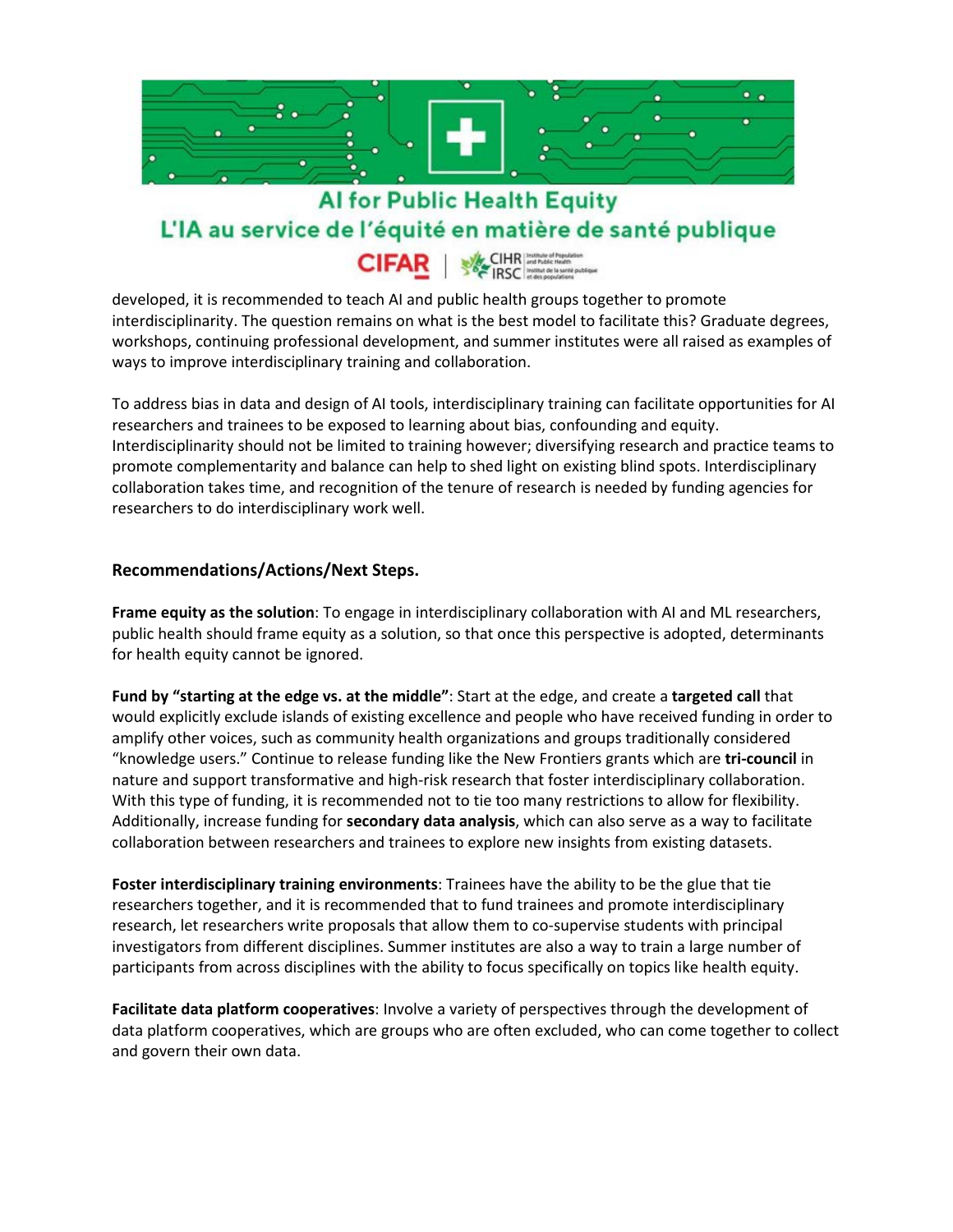

L'IA au service de l'équité en matière de santé publique

**CIFAR** 

**ENGLIFAR AND SOFT AT ALL STAR STAR SEE AT A VALUATE SHOULD AT A VALUATE SHOULD AT A VALUATE SHOULD AT A VALUATE SHOULD BE SHOULD BE SHOULD BE SHOULD BE SHOWN A VALUATE SHOULD BE SHOWN A VALUATE SHOWN AT A VALUATE SHOWN A** encouraged and supported to engage and collaborate with multiple disciplines and groups in order to advance equitable AI for public health research, including but not limited to: sociologists, political scientists, engineers, civil society and citizen scientists, people with lived experience, policymakers, business professionals, management scientists, public health agencies, and community-based organizations.

### **Why isn't health equity research in general being funded more in Canada?**

**Background:** Complex research questions addressing health equity using AI approaches can be optimally addressed with multidisciplinary team grants. However, peer-review panels often consist of researchers with specific expertise that may not be amenable to multidisciplinary research projects. This larger systemic issue regarding peer-review panels and processes needs to be addressed and perceptions need to change for this to improve funding and peer-review publication, particularly for research addressing health and social inequities using AI approaches.

#### **Recommendations/Actions/Next Steps.**

**Encourage multidisciplinarity in peer reviewer pools and review frameworks**: Reviewer pools should consist of researchers who are amenable, willing to engage, and understand multidisciplinarity. Frameworks for peer review assessments should be enhanced to enable peer reviewers to support and effectively assess multidisciplinarity in research.

**Educate peer review panels on gaps in health equity research**: Equity research is not being adequately funded in Canada and the importance of this issue needs to be communicated to peer review panels to close current gaps in health equity research in Canada.

**Develop standards and governance frameworks for peer review on multidisciplinary research focused on AI for health equity**: There is a need to develop standards and governance frameworks for public health and AI to help inform peer review, funding calls and journal publication reviews at the intersection of these disciplines.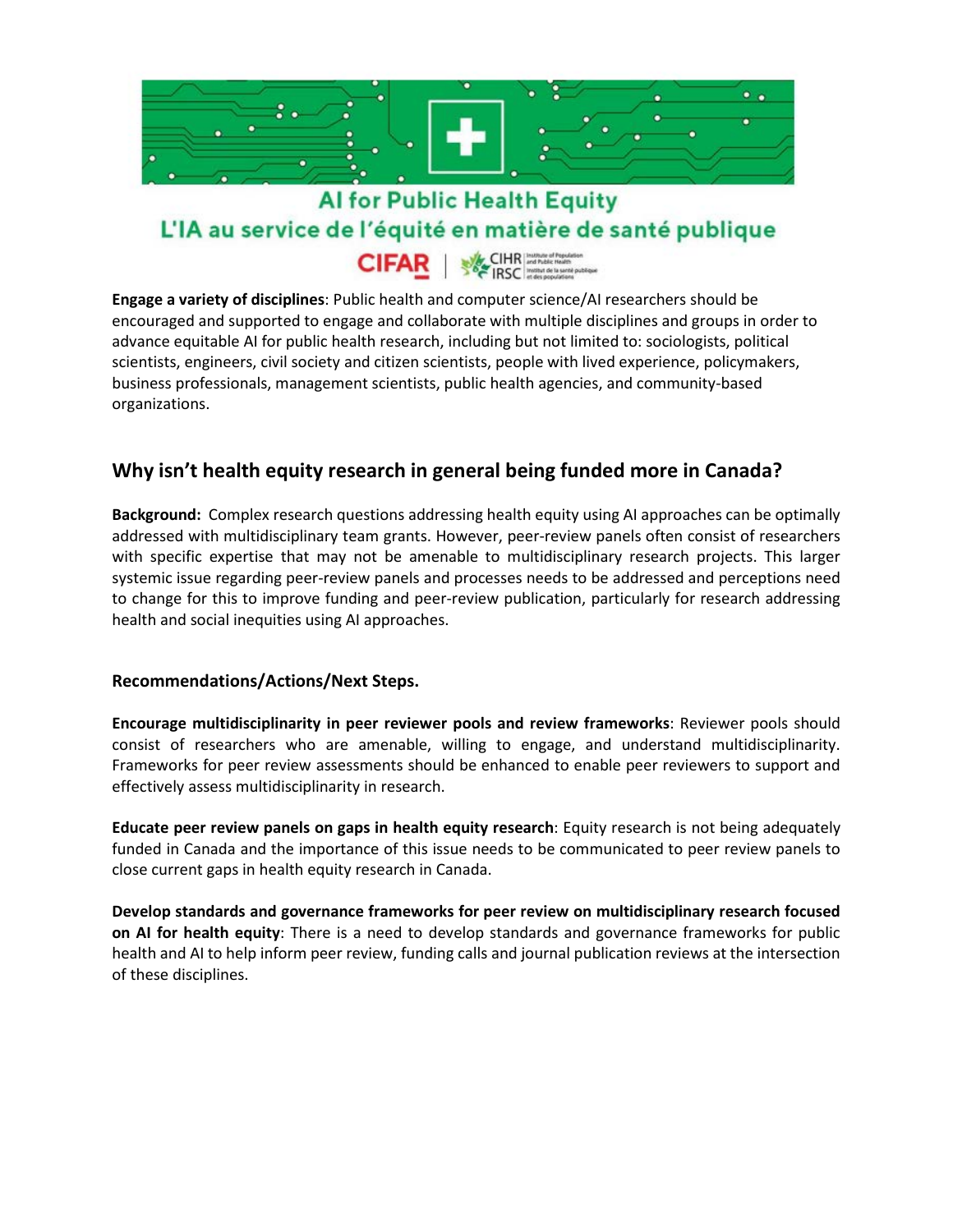

 $\begin{array}{rcl} \textbf{CIHR} & \text{intubin of Repustation} \\ \textbf{DSC} & \text{incothation} \\ \textbf{IRSC} & \text{of the population} \\ \end{array}$ **CIFAR** 

# **Appendix A: Workshop Agenda**

## **IPPH-CIFAR Joint Workshop**

**Meeting Agenda**

January 25, 2019 | MaRS Centre, South Tower, Collaboration Centre, Room CR-2 (ground floor)

101 College Street, Toronto, Ontario M5G 1L7 Canada

| <b>Time</b>                | <b>Agenda Item</b>                                                                                                                                                                                          | Lead(s)                                                                                                                                                                                                                                                                                                                                               |  |
|----------------------------|-------------------------------------------------------------------------------------------------------------------------------------------------------------------------------------------------------------|-------------------------------------------------------------------------------------------------------------------------------------------------------------------------------------------------------------------------------------------------------------------------------------------------------------------------------------------------------|--|
| $8:45 - 9:00$ am           | <b>Registration &amp; Breakfast</b>                                                                                                                                                                         |                                                                                                                                                                                                                                                                                                                                                       |  |
| $9:00 - 9:30$ am           | Welcome and Introductions<br>Background, Meeting Purpose and Objectives of<br>Workshop<br>Review Agenda<br>$\bullet$                                                                                        | Elissa Strome (Executive Director,<br>Pan-Canadian Al Strategy, CIFAR)<br>Marisa Creatore (Assistant Scientific<br>Director, CIHR-IPPH)                                                                                                                                                                                                               |  |
| $9:30 - 10:00$ am          | Keynote: Fairness in Al                                                                                                                                                                                     | Marzyeh Ghassemi (Assistant Professor,<br>Computer Science and Medicine,<br>University of Toronto; Faculty Member,<br>Vector Institute, Canada CIFAR AI Chair)                                                                                                                                                                                        |  |
| $10:00 - 10:15$ am         | Networking Break                                                                                                                                                                                            |                                                                                                                                                                                                                                                                                                                                                       |  |
| $10:15 - 10:45$ am         | Keynote: Equity and Bias in Evidence-based Decision-<br>Making for Public Health                                                                                                                            | Laura Rosella (Scientific Director,<br>Population Health Analytics Laboratory,<br>University of Toronto)                                                                                                                                                                                                                                              |  |
| $10:45$ am $- 12:00$<br>pm | Case Studies: Equity in AI Applications to Public<br>Health<br>Social Networks<br>$\bullet$<br><b>Generation AI</b><br>$\bullet$<br>Machine Learning and Opportunities for Health<br>$\bullet$<br>Promotion | Anna Goldenberg (Scientist, Genetics and<br>Genome Biology, SickKids Research Institute,<br>Varma Family Chair of Medical<br>Bioinformatics and Artificial Intelligence,<br>Canada Research Chair in Computational<br>Medicine)<br>Dan Lizotte (Assistant Professor,<br>Computer Science and Epidemiology and<br>Biostats Depts., Western University) |  |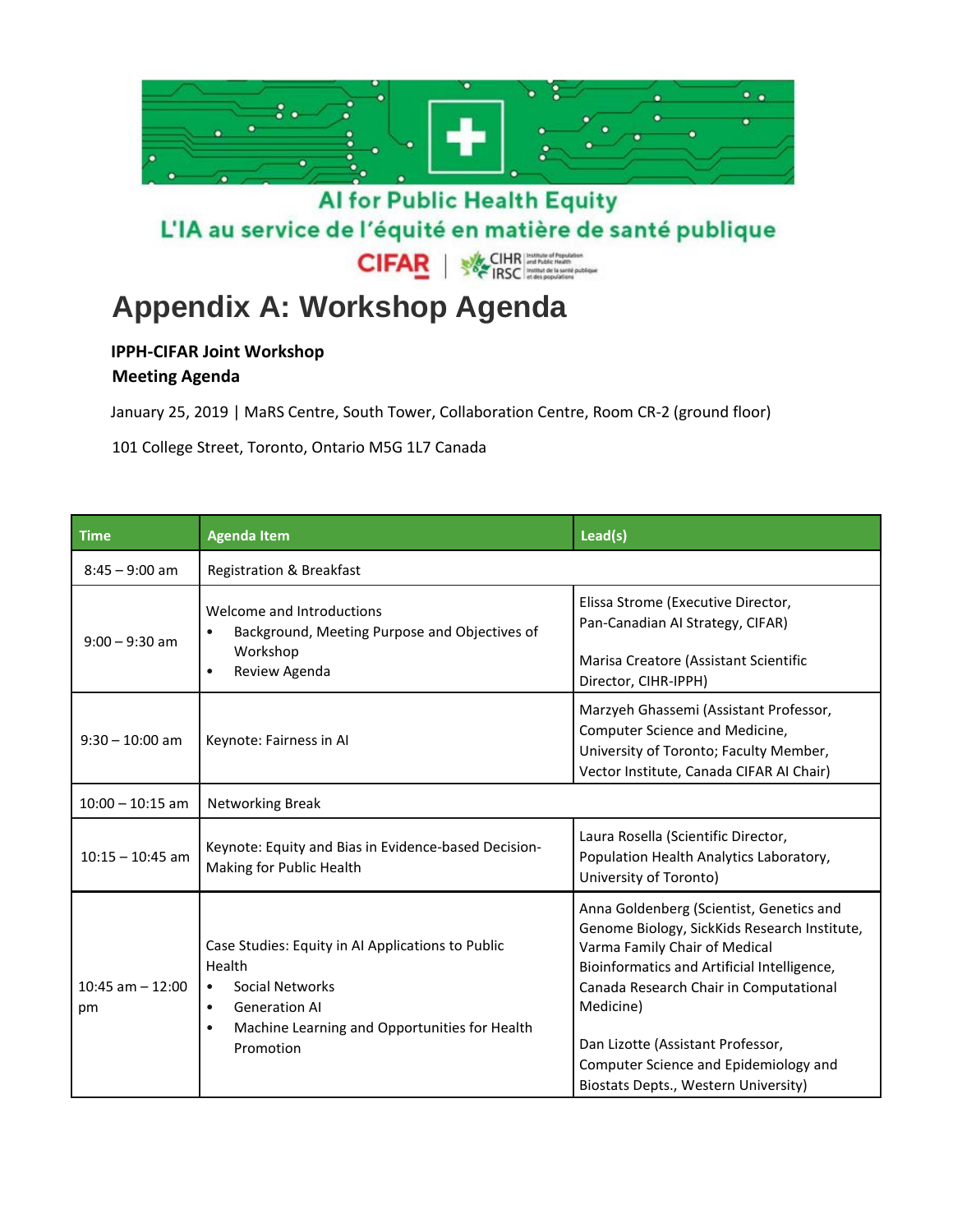

| <b>CIFAR</b> |  | CIHR and Public Health<br><b>DE IRSC</b> Institut de la santé publique |
|--------------|--|------------------------------------------------------------------------|
|--------------|--|------------------------------------------------------------------------|

| $12:00 - 1:00$ pm | Lunch                                                                                                                                                                                                    |                                                                                                                                                                                                                                                                                                                                                                                                                     |  |
|-------------------|----------------------------------------------------------------------------------------------------------------------------------------------------------------------------------------------------------|---------------------------------------------------------------------------------------------------------------------------------------------------------------------------------------------------------------------------------------------------------------------------------------------------------------------------------------------------------------------------------------------------------------------|--|
| $1:00 - 2:00$ pm  | Gaps in the Research: Panel Discussion<br>Gender<br>$\bullet$<br>Race & Ethnicity<br>$\bullet$<br>Socioeconomic Factors<br>$\bullet$<br>Different Levels of Ability<br>$\bullet$                         | Jutta Treviranus (Director, Inclusive Design<br>Research Centre, OCAD University)<br>Arjumand Siddiqi (Associate Professor,<br>Canada Research Chair in Population Health<br>Equity, University of Toronto)<br>Tara Upshaw (MHSc Student, The<br>Upstream Lab, St. Michael's Hospital)<br>Moderator: Erica Di Ruggiero (Director,<br>Office of Global Public Health Education &<br>Training, University of Toronto) |  |
| $2:00 - 3:00$ pm  | Facilitated Breakout Sessions: Reflecting on<br>Emerging Opportunities for Equitable AI in Public Health                                                                                                 | Facilitators:<br>Jennifer Gibson (Director, Joint Centre for<br>Bioethics, University of Toronto)<br>Nathaniel Osgood (Professor, Dept. of<br>Computer Science, University of<br>Saskatchewan)                                                                                                                                                                                                                      |  |
| $3:00 - 3:20$ pm  | Networking Break                                                                                                                                                                                         |                                                                                                                                                                                                                                                                                                                                                                                                                     |  |
| $3:20 - 4:45$ pm  | Facilitated Group Discussion: Reflecting on<br>Emerging Opportunities for Equitable AI in Public<br>Health<br>Opportunities for Research, Recommendations and<br>$\bullet$<br><b>Policy Implications</b> | Session Chair:<br>Jennifer Gibson (Director, Joint Centre for<br>Bioethics, University of Toronto)                                                                                                                                                                                                                                                                                                                  |  |
| $4:45 - 5:00$ pm  | <b>Closing Remarks and Next Steps</b>                                                                                                                                                                    | Elissa Strome (CIFAR)<br>Marisa Creatore (CIHR-IPPH)                                                                                                                                                                                                                                                                                                                                                                |  |
| $5:00 - 6:00$ pm  | Reception<br>Location: MaRS Centre, West Tower, 661 University Ave, Suite 505                                                                                                                            |                                                                                                                                                                                                                                                                                                                                                                                                                     |  |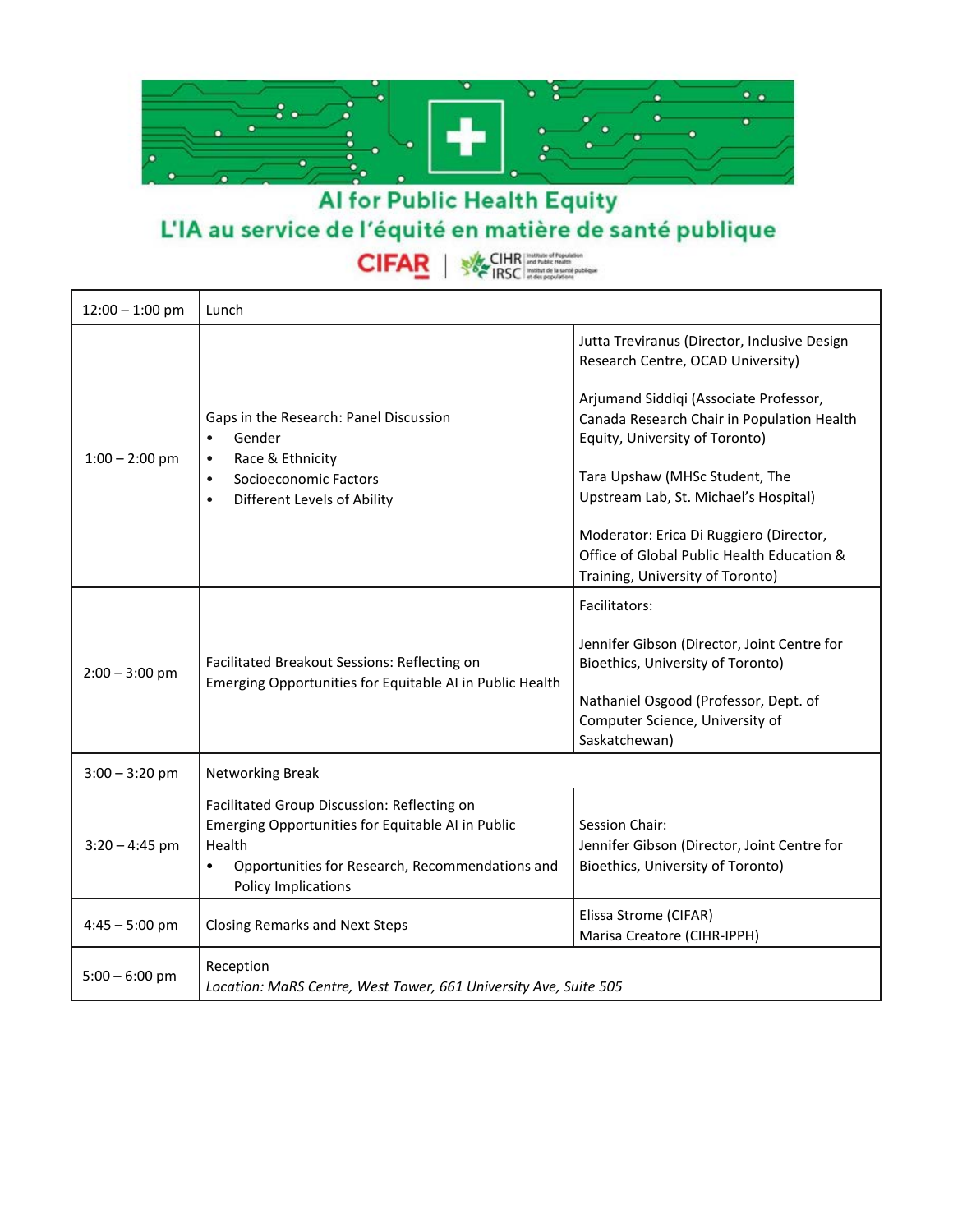

**CIFAR SE IRSC EXECUTED** 

# **Appendix B: Workshop Participant List**

### **Participants (in alphabetical order)**

| Imran Ali, Dahdaleh Institute for Global Health Research                                  |
|-------------------------------------------------------------------------------------------|
| <b>Brent Barron, CIFAR</b>                                                                |
| Nabilah Chowdhury, CIFAR                                                                  |
| Amy Cook, CIFAR                                                                           |
| Mélissa Côté, Canadian Research Chair in Shared Decision Making and Knowledge Translation |
| Myriam Côté, Mila                                                                         |
| Marisa Creatore, CIHR-IPPH                                                                |
| Natasha Crowcroft, PHO                                                                    |
| Krista Davidson, CIFAR                                                                    |
| Erica Di Ruggiero, Dalla Lana School of Public Health, University of Toronto              |
| Elham Dolatabadi, Vector Institute                                                        |
| Rebecca Finlay, CIFAR                                                                     |
| Marzyeh Ghassemi, University of Toronto                                                   |
| Jennifer Gibson, University of Toronto                                                    |
| Anna Goldenberg, SickKids Research Institute, University of Toronto                       |
| Zachary Kaminsky, The Royal's Institute of Mental Health Research                         |
| Tino Kreutzer, York University                                                            |
| Jacqueline Kueper, The University of Western Ontario                                      |
| Daniel Lizotte, The University of Western Ontario                                         |
| Fatima Mussa, CIHR-IPPH                                                                   |